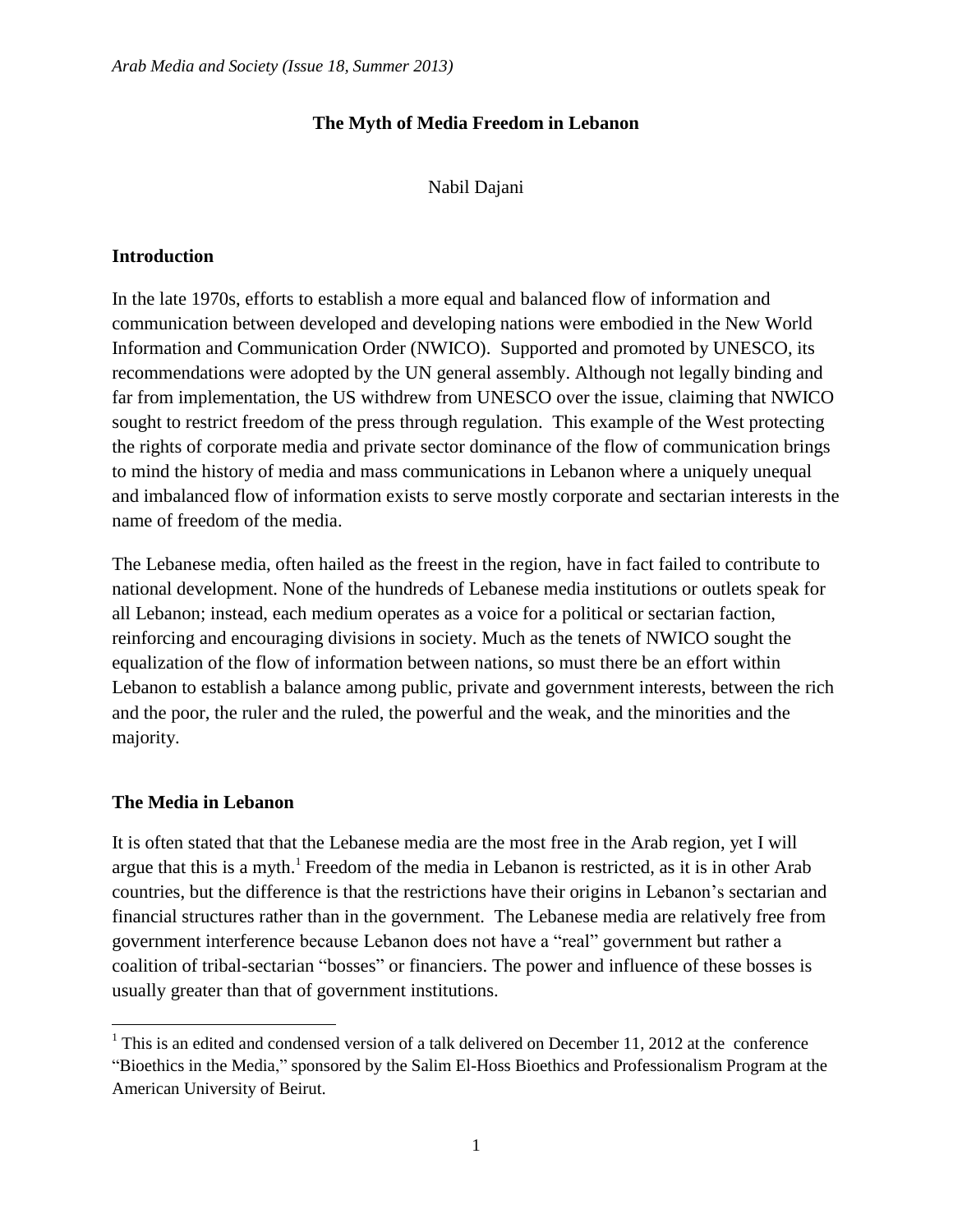While Lebanon has relatively liberal laws regulating its media institutions, the application of these laws is selective. The print media still operate under a 1962 law, with a few later amendments, that was introduced by President Fuad Chehab. This law provided the press with a level of freedom with minimal formal state censorship. It established the limits within which the freedom of the press might be exercised. The actual implementation of these limits, however, was determined by the unique confessional nature of the Lebanese system of government.

Because of the sectarian nature of Lebanon and its media, the various media institutions usually focus exclusively on issues relevant to a particular religious sect rather than on those relevant to the larger Lebanese society. Furthermore, the total population of Lebanon is in itself too small to allow for the financial self-sufficiency of the 110 licensed political newspapers and a multitude of radio and television stations. Given the lack of financial self-sufficiency and the low salaries of the average newspaper journalist, media professionals and institutions are forced to seek outside subsidies.

The audiovisual media operate under a 1994 law that established a Higher Council for Audiovisual Media. This council is ineffective as its decisions are merely advisory and its ten members (five of whom are appointed by the Council of Ministers (i.e. the cabinet) and five of whom are elected by Parliament) are selected more for their sectarian affiliation than their media experience.

The serious problems affecting the Lebanese media are thus not related to excessive government controls. These media have always managed to "outsmart" the government by going around regulations and maintaining their freedom to operate. The main defect of the media lies in their inability to serve the genuine interests of the overall Lebanese society given the particular societal structures that regulate their organization, management and financing.

The historic tendency of Lebanese journalists to speak for specific sectarian groups and to promote sectarian interests led media institutions to concentrate more on commentary and opinion than on news and facts. This gave outside powers and interests the incentive to play active roles in the affairs of Lebanon through the media. Each media institution came to be looked upon as a representative and spokesperson for that group. Thus, Lebanese media institutions have accentuated differences in society. This characteristic became particularly apparent during the civil war and is obvious today in the media's coverage of the fighting in Syria and its effect on the conflicting Lebanese groups. Any claim to objectivity made by the Lebanese media is to be viewed with skepticism.

The predisposition of the Lebanese media to speak for certain social, political and sectarian groups is reinforced by the structure of the media system. Lebanon has 110 licensed political publications serving a population of about four million. While circulation and audience figures are carefully guarded secrets, the assumption is that none of these publications sell more than 10,000 copies a day. The vast majority of Lebanese publications therefore cannot support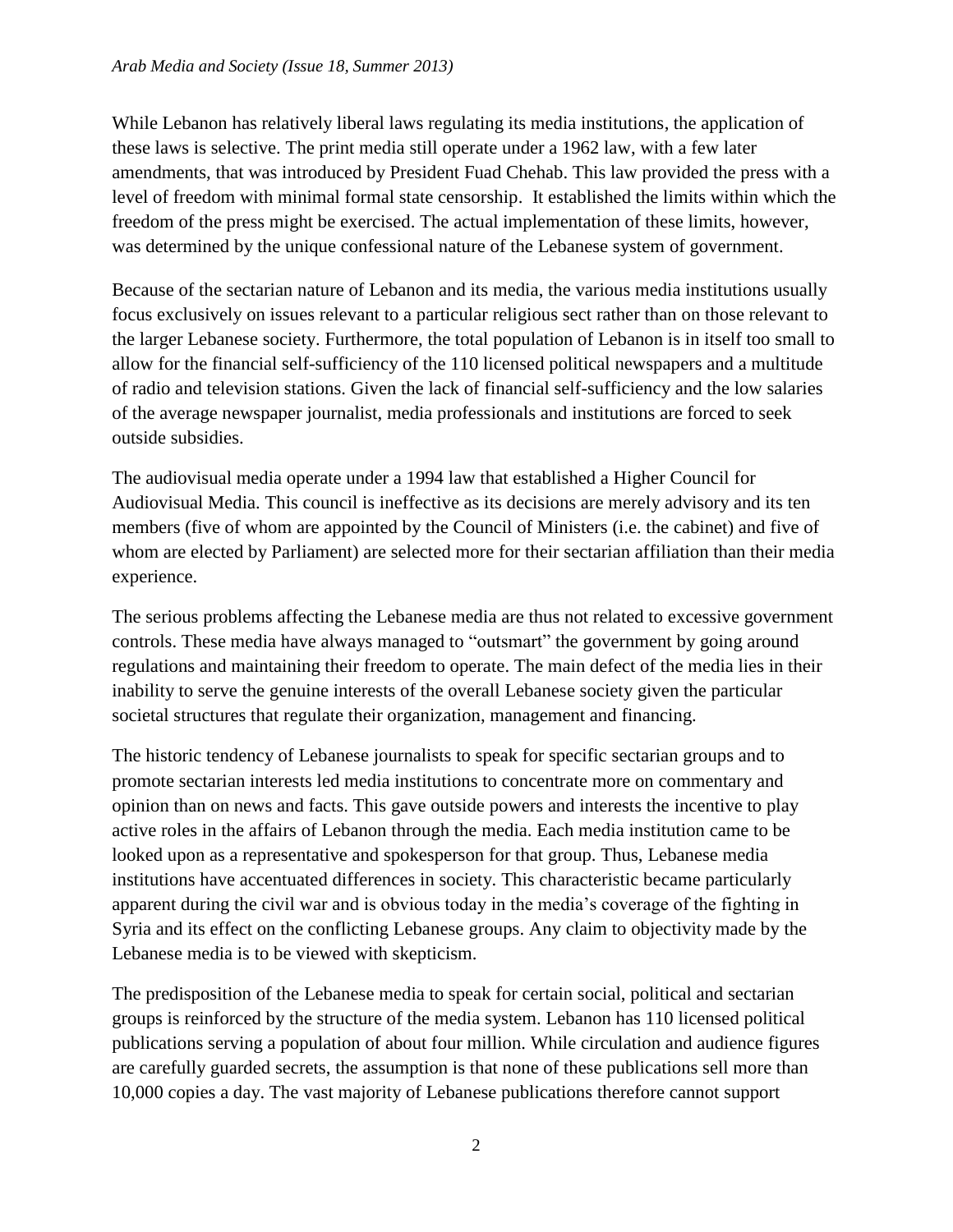themselves from circulation and advertising revenue alone. The situation is similar with the audiovisual media. Since both print and audiovisual media outlets are not financially selfsufficient, they are predisposed to accept financial assistance from outside sources, including foreign entities, in exchange for editorial support.<sup>2</sup> This allows foreign and business interests to use the media as a vehicle by which to present their agendas and exert influence on internal and regional affairs. Indeed, handing out bribes to newspapers and journalists is commonly accepted as normal, and even justified by some on account of the poor salaries and lack of benefits available to journalists.

There are many examples of journalists and editors mounting spirited defenses of this system. A leading Lebanese publisher once announced at an open forum on media affairs that "the publisher who does not take bribes is an ass."<sup>3</sup> At a conference in 2002 on the need for a code of media ethics, prominent journalist and current managing editor of the newspaper *al-Mustaqbal*, Faysal Salman, challenged the point of imposing a code of ethics on journalists in a fundamentally corrupt system. He said:

I've read the proposed code of ethics offered to Lebanese journalists, and by extension to the Arab world, and which we're here to discuss and endorse. I've read it more than five times. And every time I felt my anger increasing a bit and decided to let you in on what occurred to me. I became convinced—and I may be wrong—that what we've listed in the code's clauses has made us prophets or missionaries and we've written commandments, which we're prepared to preach. I ask you, and ask myself to be more modest, and urge you to be objective and rational and to simplify matters and understand the reality we live in Lebanon and every Arab country….

We're not here to one-up each other. We're responsible men and women. Therefore, let's be up to the challenge, and not go too far in dreaming up what's unattainable…Why do you want me to fight the dragon? I won't be able to defeat it. I first want to provide a plan to face the dragon, so where is the plan?... I urge you, once again, to review these clauses that I find insulting to journalists…Not everyone working in the media is guilty. We're talking about all journalists here…Where's the logic of having a journalist's pay set at \$200 and you ask him to be an angel from heaven? This isn't in defense of deviation, but a call for rationality, of objectivity.<sup>4</sup>

 $\overline{\phantom{a}}$ 

<sup>2</sup> Baha' Abu-Laban, "Factors in Social Control of the Press in Lebanon," *Journalism and Mass Communications Quarterly* 43*,* no. 3 (1966): 514.

<sup>&</sup>lt;sup>3</sup> Gibran Hayek, editor and publisher of *Lisan al-Hal*, a leading afternoon Beirut paper, at a seminar "Freedom of the Press in Lebanon," Club of the Alumni Association of the American University of Beirut, January 24-25, 1974.

 $4$  Q & A session at the conference "Professional Ethics, Media Legislation and Freedom of Expression in Lebanon," Lebanese American University, March 1-2, 2002.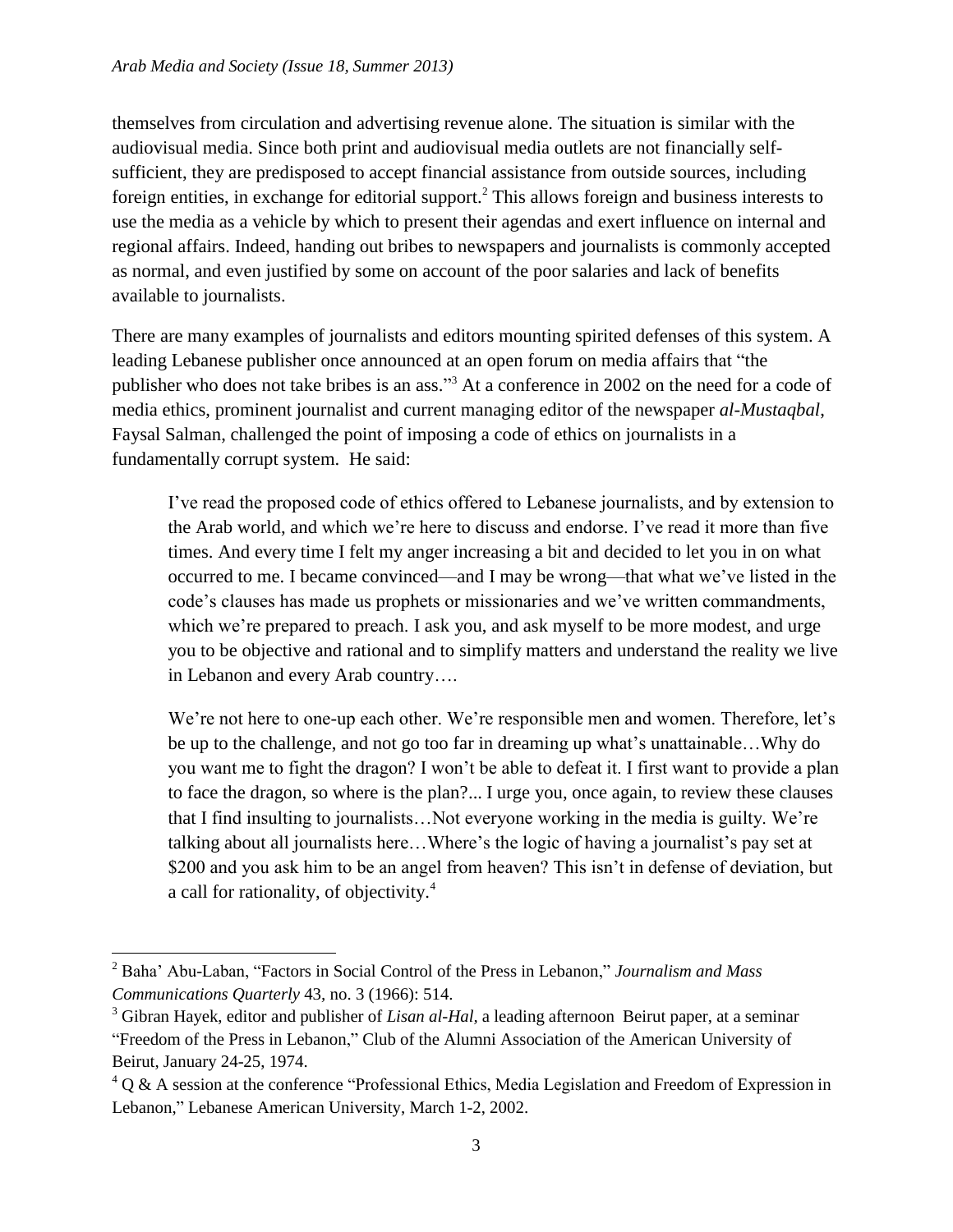Responding to Salman, the late president of the Lebanese Journalists Association Melhem Karam said, "What my colleague, Mr. Faysal Salman, said was frank. He said what every journalist must say."

A more revealing (and recent) example of the attitude of some journalists came in the wake of the assassination of General Wessam al-Hassan, head of the Information Branch of the Internal Security Forces (I.S.F.) in October 2012.<sup>5</sup> Charles Ayoub, editor-in-chief of *Al-Diyar*, a newspaper generally aligned with Syria and Hezbollah, published a front-page account in which he described accepting financial assistance in return for taking a middle line in his paper's coverage of two political alliances, the March 14th movement (Western-backed, anti-Syria) and the March 8th movement (pro-Syria). Here is an extract:

One day, the late Gen. Wessam al-Hassan called me to ask if my newspaper *Al-Diyar* could take a middle line between the March 8th and March 14th movements. I replied in the affirmative, so he asked me what March 8th would do [as a result of the paper's shifting its loyalty]. I said that I stand by my principles as long as this doesn't cause friction for me with March 8th. At the same time I can take a solid stand with you regarding March 14th. Prime Minister Hariri brought his hand to his chest and said "I will pay \$150,000 per month [for you] to advance the news of the Future Party [the largest member of the [March](http://en.wikipedia.org/wiki/March_14_Alliance) 14th movement] and to not attack the March 14th movement in *Al-Diyar*."

Of course, people talk about payments [to journalists] but they do not bear in mind that this is actually a kind of exchange that allows the publisher to pay salaries and cover the cost of paper and printing.

General al-Hassan…then informed me that Sheikh Saad Hariri is honest and that the amount will be lowered from \$150,000 to \$100,000 in return for truthful and positive news about March 14th to be extended over six pages in the newspaper.

Later, General al-Hassan called to ask me to come to the General Directorate of the Division of Information. He informed me that he had been in Paris and had met with Hariri and that they had decided to cancel the assistance. I asked why, but was given no answer except that Saad Hariri's financial circumstances were tight. But [I said] *Al-Diyar* had honored its commitment to take a middle line between the two movements, and as a consequence its distribution dropped by two thousand copies*. Al-Diyar* had respected its deal to publish news of March 14th, and followed, to the word, General al-Hassan's request to be a Christian "middle of the road" paper and not to oppose March 14th. This is what happened.

 $\overline{\phantom{a}}$ 

<sup>5</sup> Al-Hassan was widely known for his ties to former Saad Hariri and his anti-Syrian coalition known as the March 14th movement.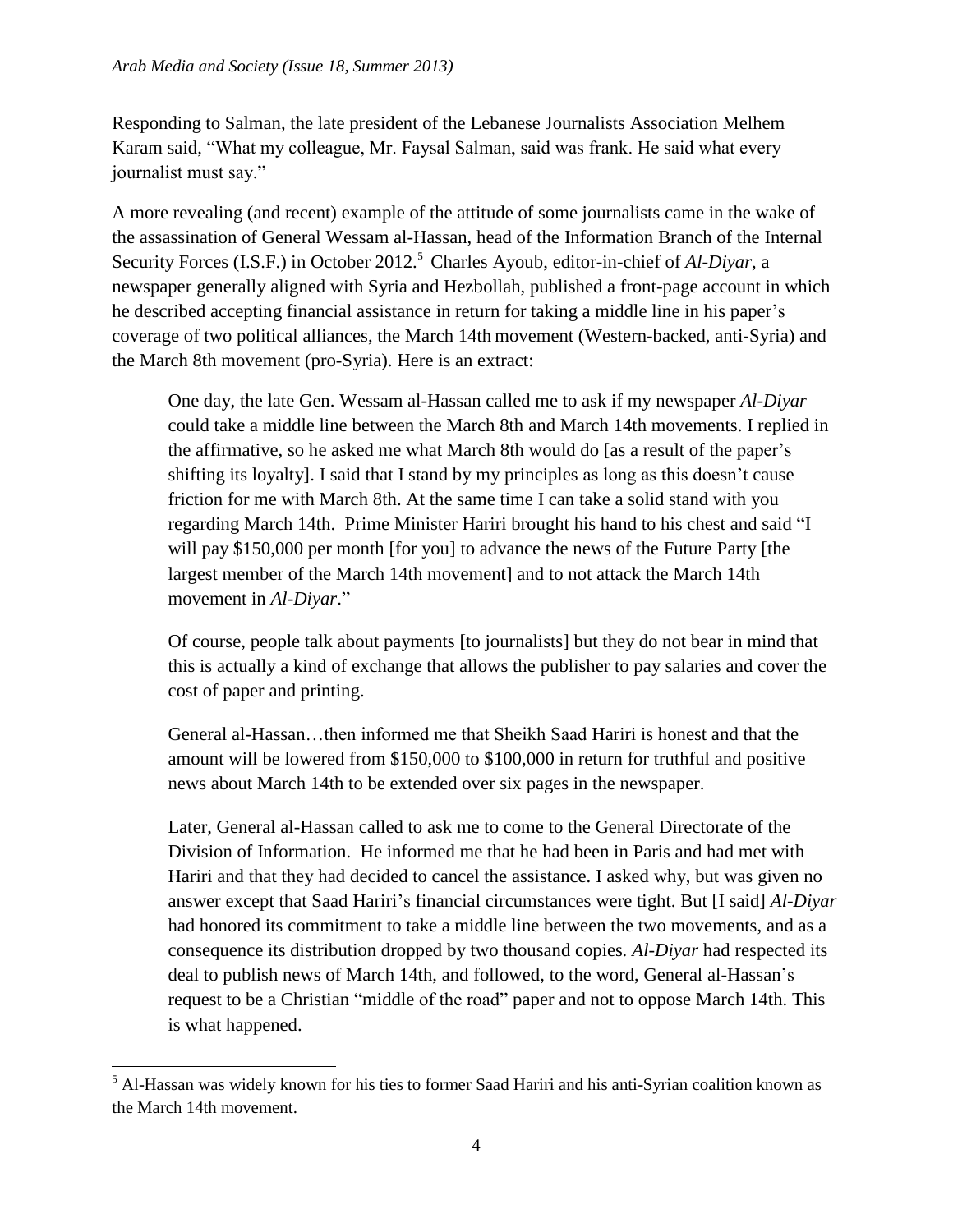I told [General al-Hassan] that I was surprised by the cutting off of funds since we had made no mistake. He said "It's not matter of you having done the wrong thing. On the contrary, you were right. The issue is that Saad Hariri is in a difficult financial position." I told him I was not convinced, and that [he] and Prime Minister Saad Hariri, as well as a third party that created conflict between us, were responsible for stopping the subsidy. You will see now what it feels like to have *Al-Diyar* opposing you [I said].

[This is how] I started my press campaign against the Future Party, Saad Hariri, and General al-Hassan, to make them comply with what they had agreed with me.<sup>6</sup>

This account should not be surprising, for Lebanon is essentially a country of services. Its historic economic role was, and continues to be, that of a middle man who provides a service transporting consumer goods from the West to Arab markets and participates in exploiting these markets. The prosperity of Lebanon after independence was neither the result nor the cause of genuine national development; it was the result of servicing interest groups. Lebanon's role as an economic or political intermediary is still reflected in the country's mass media (particularly the print media) which inevitably take on the agendas of those financing them.

Media institutions that advance interests other than their own sacrifice credibility for material profit. The chronic absence of a national consensus in Lebanon is to a large extent exacerbated by this state of affairs. Financial assistance, or other forms of subsidies, pours into Lebanese media from foreign embassies, companies and business firms and local groups, as well as the Lebanese government.<sup>7</sup> In return, the recipient institution is expected to propagate and support the policies of its subsidizer or patron.

The services rendered by Lebanese newspapers to their patrons can be classified into three general types: 1) complete editorial commitment and news slanted in favor of the patron, whether a country or group; 2) planting articles or "news" items that support and defend the patron or attack and defame its opponents, whether a group, country, policy, or official;<sup>38</sup> and 3) promotion of policies, often by holding contracts with more than one patron to promote more than one policy.

Subsidies for Lebanese papers come in a variety of forms. One consists of the patron government or group effectively renting out the entire publication for a yearly or monthly fee. Under this arrangement, the patron pays all production costs as well as staff salaries during the period of the contract.

l

<sup>&</sup>lt;sup>6</sup> *Al-Divar*, November 3, 2012, "Who Governs Lebanon? Security officials or State or justice officials? A security source threatens revenge and says let he who has ears to listen."

 $<sup>7</sup>$  This author had access to an official Ministry of Information list of secret payments made to several</sup> journalists and a payment voucher in the early 1970s for a prominent journalist.

<sup>&</sup>lt;sup>8</sup> Punishment for libel is extremely mild in Lebanon.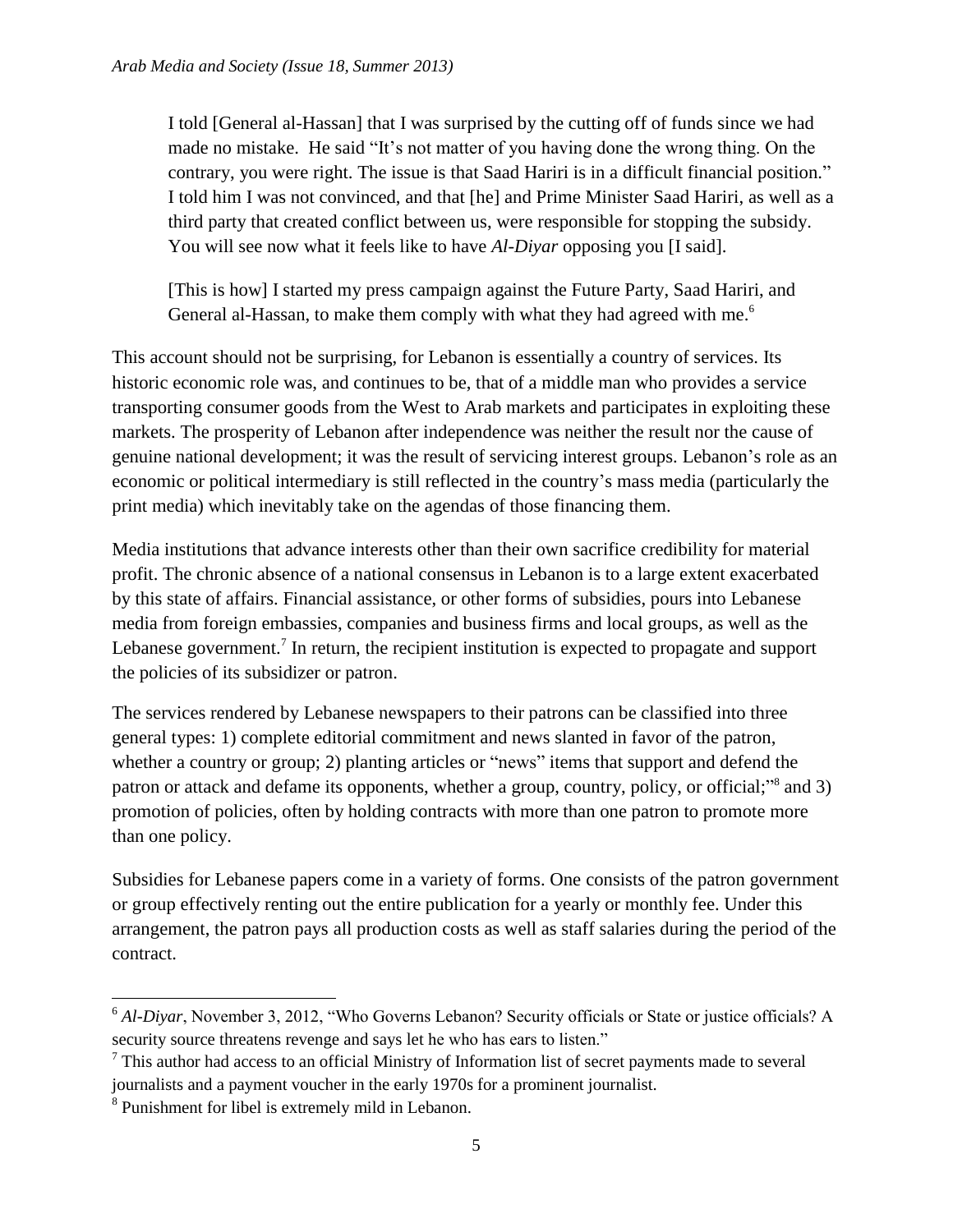Another form of subsidy is through payments to promote specific programs or causes. The amount of such payments depends on the patron but can be quite handsome, as was revealed during a 1967 press conference held by the former president of the Lebanese Publishers Association, Zuheir Osseiran. Osseiran was announcing his resignation from the presidency because of a disagreement with his cabinet members over a payment of one million Lebanese pounds (at that time worth \$200,000) that he had received from the late King Saud of Saudi Arabia. Osseiran claimed that the money was paid to him personally in return for promoting the image of the deposed king in the Arab world and that he would not share it with other members of the association. Osseiran also revealed that he had earlier distributed to Lebanese publishers another payment—which he claimed he could document—of \$100,000 from the former king.<sup>9</sup> Commenting on this incident at the time, the English daily newspaper *The Daily Star* remarked: "What was shocking about the million-pound deal is that none has questioned the principle; the outcry centered on why hasn't the amount been shared among the various newspapers....<sup>10</sup>

A similar public admission about a subsidy was made in 1962 when a publisher of a leading magazine reported that he had turned down an initial payment of \$200,000 from an Arab country to establish a newspaper in the first issue of which an exclusive interview with the president of that country was to appear. The publisher wrote that the initial payment had been delivered to him through that country's embassy in Beirut, but that he had returned it "because daily journalism was not his specialty," not because it was unethical. Instead, he recommended that the president in question give the money to another Lebanese publisher. "I am your soldier," he reported telling the president, "but I prefer the work of weekly journalism."<sup>11</sup>

Subsidies to journalists are also given indirectly through gifts of equipment or paper or in the form of salary payments; in some cases, payments are made to employees directly and without the knowledge of the media institution. This happens particularly when the institution is supposed to be neutral, as in the case of the government-run radio station and the governmentsupervised television station. These kinds of payments were exposed by another former president of the Lebanese Publishers Association, the late Riad Taha, at a press conference in 1973. Taha reported that "there are contracts and secret deals which link certain television announcers and non-Lebanese parties to promote the news of other countries," thus insinuating that the Lebanese state is biased in its Arab and foreign policies.<sup>12</sup> Taha said that he had presented evidence of this to the government and television authorities, but no official statement was made in reply, nor has any action been taken by the authorities since then.

Yet another form of subsidy occurs through directing the advertising budgets of business firms toward papers of favorable political, sectarian or ethnic background. Most Lebanese newspapers

l

<sup>9</sup> *An-Nahar*, March 1, 1967.

<sup>10</sup> *The Daily Star*, March 4, 1967.

<sup>11</sup> Lawzi, Salim, *Mabadi' Said Frayha al Wataniyyah* ("The Nationalistic Principles of Said Frayha") *Al-Hawadith* 18, no. 882 (1973): 28.

<sup>12</sup> *Al-Anwar*, September, 7, 1973.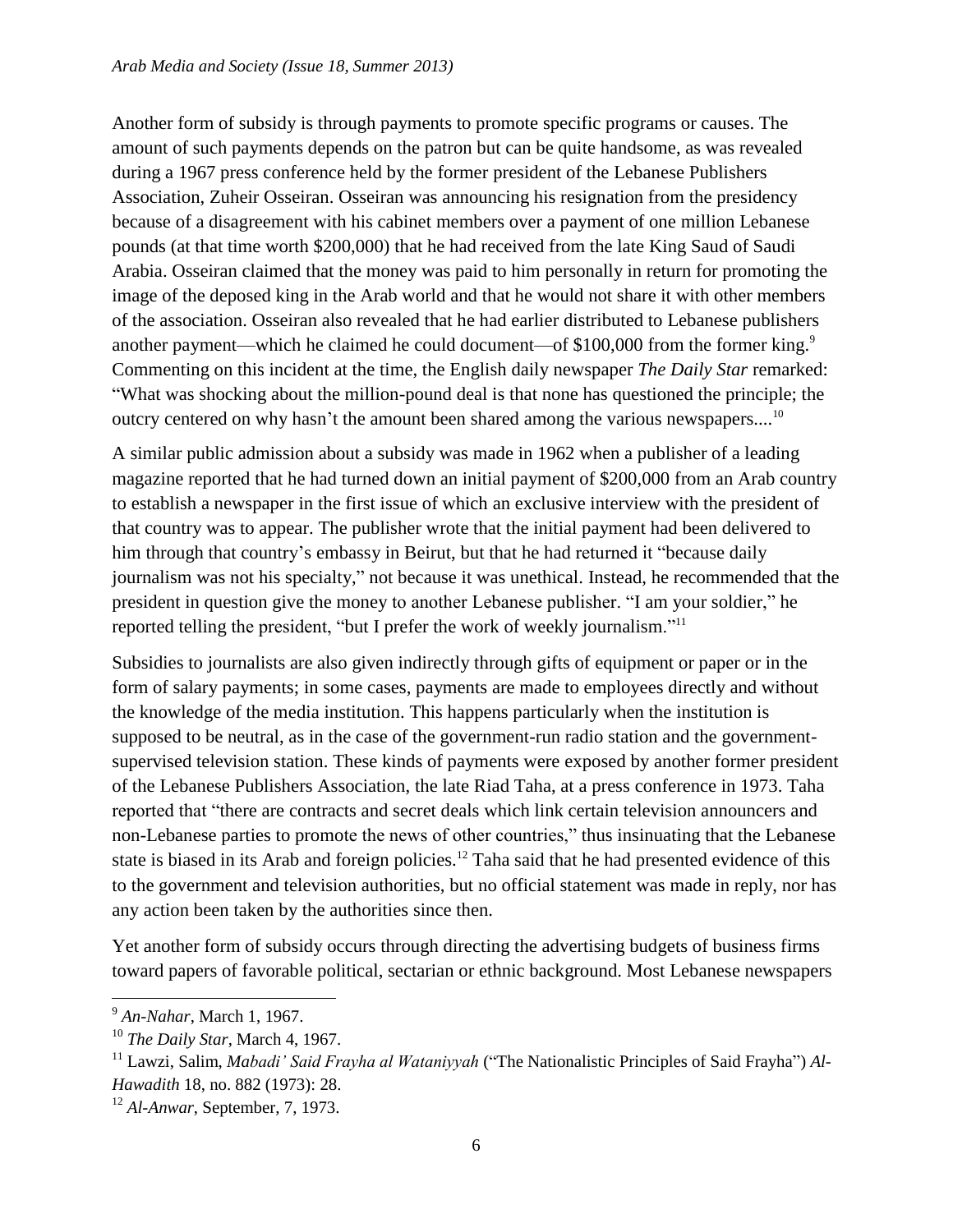have large financial expenditures which can only be met through relatively large advertisement contracts or through high circulation figures. At a public forum in 1990, the Lebanese Minister of Information Ahmed Albert Mansour suggested that "concentrating" advertisements in a particular paper entitles a political group or personality to request the support of that paper in return.<sup>13</sup> Many companies selectively advertise on the basis of a paper's editorial policy and the political identity of the editor.<sup>14</sup> Additionally, political and religious factions as well as interest groups pay newspapers to keep silent about certain issues or events deemed unfavorable to their image.

The Lebanese Publishers Association itself has reinforced the commercial and politicized nature of the media due to its conceptual roots in journalism as a means to gain political power or financial success. Prior to the 1962 press law, a commonly circulated statement about the state of affairs of Lebanese journalism was: "Lebanon is full of journalists, but does not have journalism." The profession was saturated with people for whom journalism was a means to an end, not a profession conducted for the civic good of society. An Associated Press official told me that shortly after AP began its operations in Lebanon, a well-known journalist walked into his office and said to him, "I've been following your wire service and I like it. How much would you pay my paper for using your copy?" Most of the present holders of licenses for media institutions cannot objectively be classified as professional journalists.

When the 1962 press law gave newspaper publishers the power to manage the affairs of the Publishers Association, they introduced restrictions which made it more difficult for the better, successful newspapers to develop into large national papers and to develop a readership that crossed confessional, political, and socio-economic boundaries. To protect the weak papers that could not compete in a free professional market, the association also controlled newspaper size and pricing, as well as editors' ability to publish Sunday supplements, forbidding papers from appearing seven days a week.<sup>15</sup> For example, newspapers were not permitted to increase in size without increasing their price. These and similar measures hampered the growth of the successful, professional papers and gave disproportionate protection to smaller papers that catered to sectarian interests, thus increasing the fragmentation and disorientation of Lebanese public opinion.

 $\overline{\phantom{a}}$ <sup>13</sup> Mansour's remarks took place during a discussion following the presentation of a paper by Talal Salman, editor and publisher of *as-Safir* newpaper, titled "The Role of the Lebanese Press in Protecting Freedom and the Dangers of the Politicization and Monopolization of Advertising," at the international forum "Gateways to Reconstruction" organized by the Lebanon Chapter of the International Advertising Association, in Beirut, September 19-20, 1990.

 $14$  Abu-Laban, 514.

<sup>&</sup>lt;sup>15</sup> Some newspapers have circumvented the law by purchasing or renting an additional license and publishing under it once a week.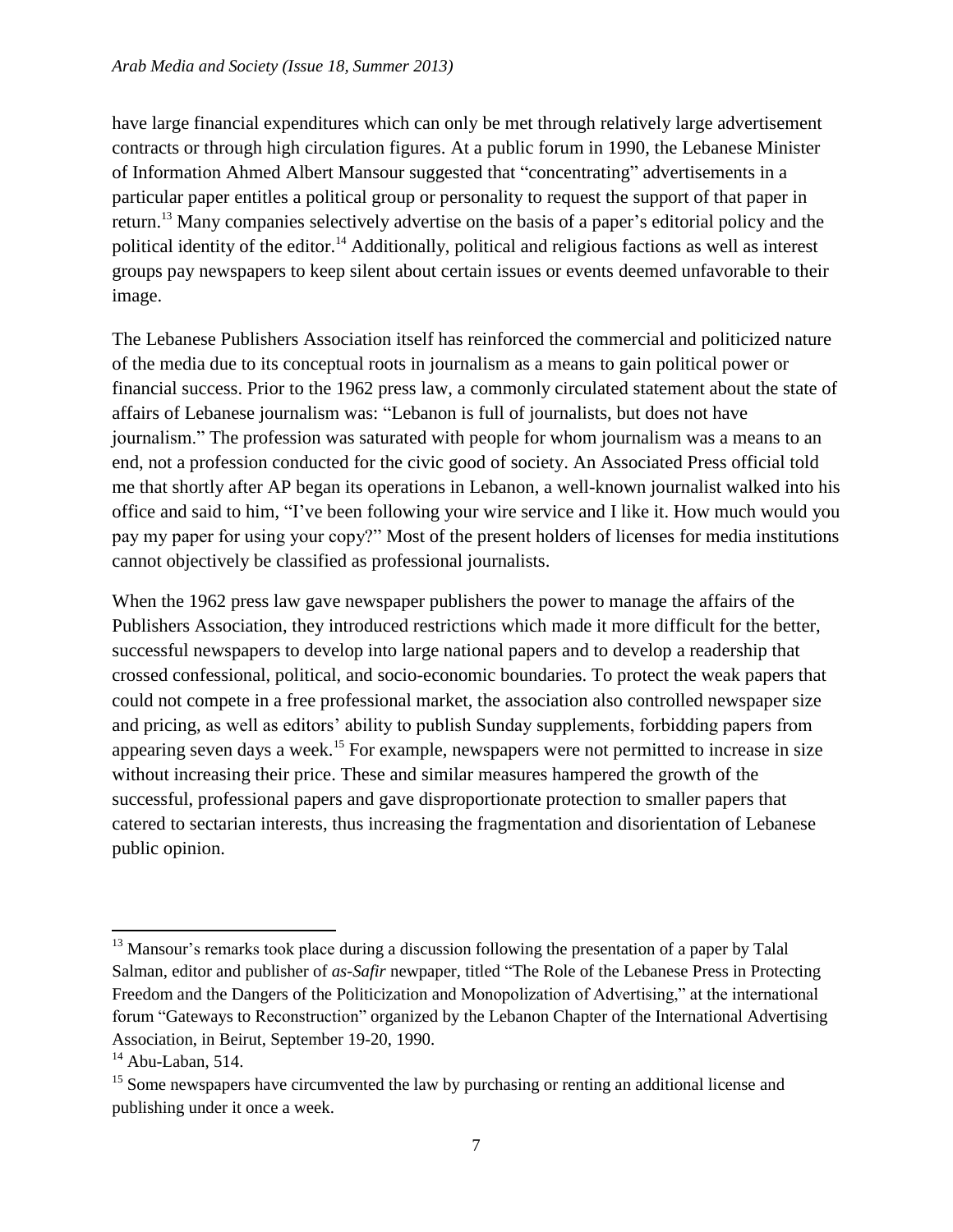The Lebanese media generally do not take into consideration accountability to the people when producing media content. What is lacking is not only the reliable communication of information, but also the ability of the media to impartially contribute to the flow of socially and politically constructive ideas and analysis. What we see in Lebanon is a social system that gives opportunities and advantages to people on the basis of their wealth and seniority within a tribal, sectarian system. Needless to say, media ownership in this kind of system carries with it the potential for damaging the democratic process. Another serious problem is the aversion of media gatekeepers to releasing information that contradicts either their views or those of their financial backers. The media workers, for their part, spend more time trying to avoid information that displeases their gatekeepers than in seeking objective facts about issues of general public concern. These practices reinforce Lebanon's confessional polarization, and the "ghetto" mentality of its various factions.

Lebanese media pay little attention to the development of genuine dialogue between the government and the public on the one hand, and among people themselves on the other. The media sector is dominated by a market mentality culture that gives little thought to social responsibility. As a consequence, the freedom of the media to propagate tribal or sectarian dogma or to seek material profit is confused with the freedom of the media to inform the people.

Lebanon's media problem is not an issue of censorship or the lack of a free media environment. Rather, the fundamental problem of mass media in Lebanon is its distorted understanding of the meaning of freedom in which private interests are excessively protected in the name of freedom and take priority over social responsibility. The concept of "freedom of expression" is exploited to give the media a special status that places it above social regulations and institutions, making the term "freedom of information" one of the most misused phrases in the Arabic language.

The claim that the media merely reflect reality and that the responsibility for any negative political atmosphere in the country falls on politicians is inaccurate. While it is true that the media derive their content from the people and government, it is also true that they play an active role in selecting and shaping the content of their messages. The media set the agenda of events and consequently they play a major role in determining what issues are should be debated by the public.

All international human rights covenants and democratic conventions require that the media serve the public, not the reverse. Yet in Lebanon today the media exists to gain the citizen's political or sectarian allegiance rather than to serve his or her interests and rights. The citizen must be the focus of attention, instead of the opinions of a media outlet or journalist. Media protection does not automatically imply the protection of an individual or society. There need to be checks to guarantee access to the media for those who have no media representation. Freedom of the press thus becomes a legal right only inasmuch as it guarantees the right of the citizen to receive truthful information about public issues. The media cannot demand the freedom to report if their practice violates the public interest by transgressing the right of the individual to obtain